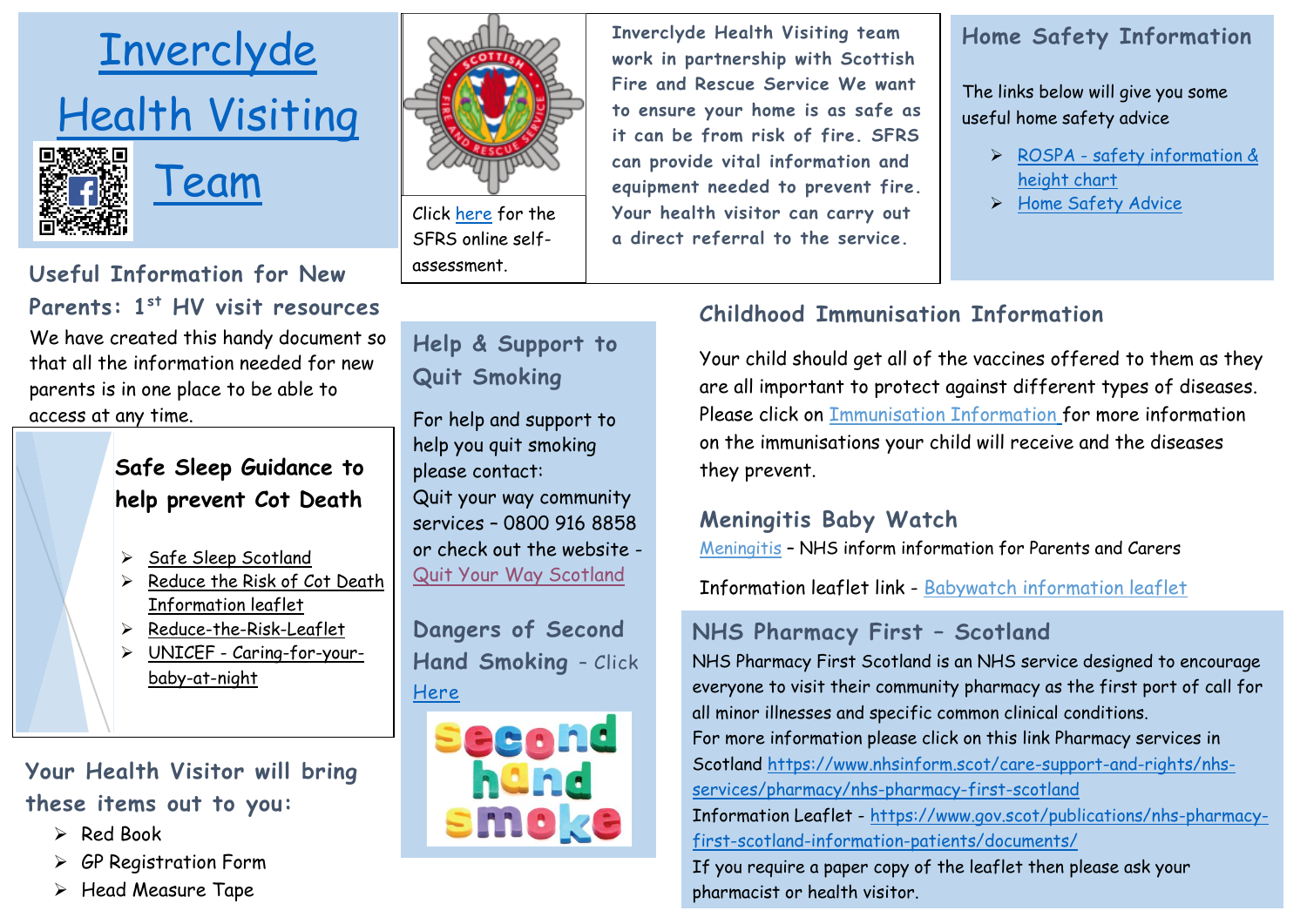#### **Choose the Right Service - Inverclyde**

You don't always need to contact or visit your GP practice. There are many different services and resources that can provide advice to children and young people and those who care for them. This information can be found here at [Choose the Right Service](https://www.inverclyde.gov.uk/health-and-social-care/health-services-health-improvement-wellbeing/choose-the-right-service)



# **Choose the right service! ISSENT Store**



#### **Best Start Grant**

These links will give you some important information on the best start grants available in Scotland.

- $\triangleright$  [best-start-grant-information](https://www.mygov.scot/best-start-grant-best-start-foods/)
- citizens advice [best start foods](https://www.citizensadvice.org.uk/scotland/benefits/help-if-on-a-low-income/best-start-grant/best-start-foods/best-start-foods/)  [information](https://www.citizensadvice.org.uk/scotland/benefits/help-if-on-a-low-income/best-start-grant/best-start-foods/best-start-foods/)
- $\triangleright$  [Best Start Foods Online Application](https://applications.socialsecurity.gov.scot/beststartgrant#help_us_work_out_if_you_can_get_best_start_grant_and_best_start_foods)

## **Benefits Advice Information**

Links to Inverclyde Council and Financial Fitness for benefits advice

- $\triangleright$  [Inverclyde Council -](https://www.inverclyde.gov.uk/advice-and-benefits) advice and benefits
- [Financial Fitness Inverclyde](http://www.financialfitness.ik.com/)

**A Guide to Contraception** [Longer-Lasting Contraception -](http://www.healthscotland.com/uploads/documents/3521-__LARC%20leaflet-October2019-English.pdf) Your [Guide to Sexual Health & Wellbeing](http://www.healthscotland.com/uploads/documents/3521-__LARC%20leaflet-October2019-English.pdf)

## Infant Feeding and Relationship<br>Information and Videos **Information and Videos**

- $\triangleright$  Breastfeeding Relationships Early Days [Video](https://www.unicef.org.uk/babyfriendly/baby-friendly-resources/breastfeeding-resources/breastfeeding-relationships-early-days-video/)
- $\triangleright$  Breastfeeding and Returning to Work [Booklet](http://www.healthscotland.com/uploads/documents/21774-Breastfeeding%20and%20returning%20to%20work-May2019-English.pdf)
- NHS Inform [Breastfeeding and](https://www.nhsinform.scot/translations/formats/audio/breastfeeding-and-returning-to-work)  [Returning to Work Information](https://www.nhsinform.scot/translations/formats/audio/breastfeeding-and-returning-to-work)
- UNICEF [Formula Feeding Booklet](http://www.healthscotland.com/uploads/documents/5523-__Formula%20feeding%20booklet-Jan2020-English.pdf)
- $\triangleright$  Importance of Relationship Building [Video](https://www.unicef.org.uk/babyfriendly/baby-friendly-resources/relationship-building-resources/importance-of-relationship-building-video/)
- $\triangleright$  [Happy Baby Leaflet](https://www.unicef.org.uk/babyfriendly/wp-content/uploads/sites/2/2018/04/happybaby_leaflet_web.pdf)
- [Good Work Good Health Help for You](https://www.nhsggc.org.uk/media/253390/nhsggc_ph_good_work_good_health_zcard_2018-09.pdf)

**Your Health Visitor will bring the Inverclyde HSCP UNICEF baby friendly consent form out to you.**

UNICEF Baby Friendly initiative (BFI) requires that all families receive a high standard of care in relation to infant feeding. Twice a year we carry out an audit with mums to find out about their experiences. This means that some mums will be chosen to get a phone call to complete an anonymous questionnaire. We understand how hectic life is for new mums and we are happy to call back if needed. Results are used in staff training within Inverclyde to ensure the care that we give continues to be of a high standard.